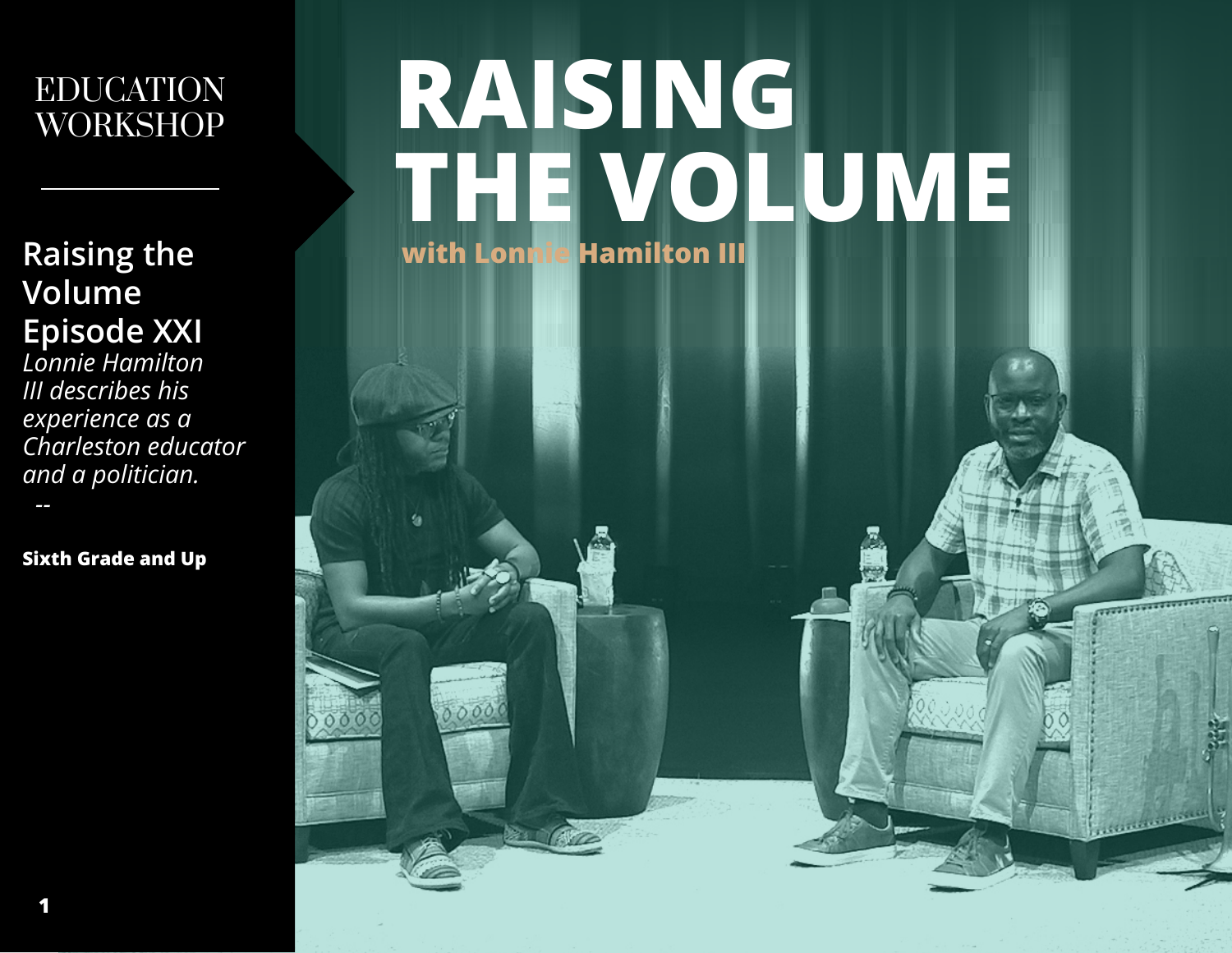

# CORE SUBJECTS AND 21ST CENTURY THEMES

Mastery of core subjects and twenty-first century themes is essential for all students in the twenty-first century. Core subjects include English, reading or language arts; world languages; arts; mathematics; economics; science; geography; history; and government and civics. In addition to these subjects, schools must move forward to include not only a focus on mastery of core subjects, but also an understanding of academic content at much higher levels by weaving twenty-first century interdisciplinary themes into core subjects.

#### **Global Awareness**

1. Use twenty-first century skills to understand and address global issues. 2. Learn from and work collaboratively with individuals representing diverse cultures, religions, and lifestyles in a spirit of mutual respect and open dialogue in personal, work, and community contexts.

### **Civic Literacy**

 1. Participate effectively in civic life through knowing how to stay informed and understanding governmental processes.

2. Exercise the rights and obligations of citizenship at local, state, national, and global levels. 3. Understand the local and global implications of civic decisions.

#### **Work Creatively with Others**

1. Develop, implement, and communicate new ideas to others effectively.

2. Be open and responsive to new and diverse perspectives; incorporate group input and feedback into the work.

3. Demonstrate originality and inventiveness in work; understand the real world limits to adopting new ideas.

4. View failure as an opportunity to learn; understand that creativity and innovation is a longterm, cyclical process of small successes and frequent mistakes.

5. Implement innovations.

6. Act on creative ideas to make a tangible and useful contribution to the field in which the innovation will occur.

### **Raising the Volume**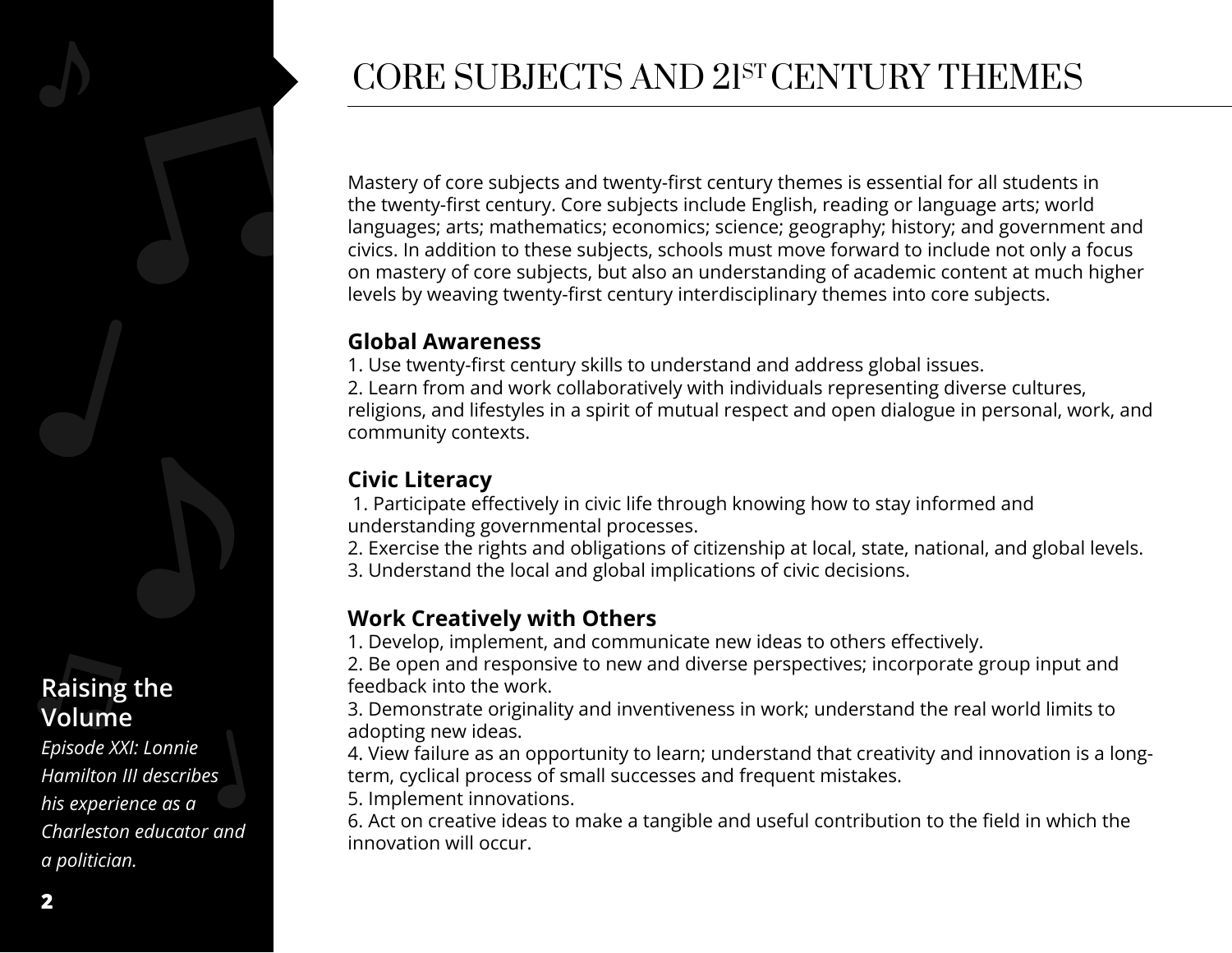# **OVERVIEW**

**Everyone has a story. It's our place to take a moment to listen.** Once you listen, your eyes open. You can put yourself in someone else's shoes and try to comprehend their experiences. You may be inspired, you may come away with more knowledge, or you may find a bit of yourself in someone else.

"Raising the Volume" is a series of Black stories. These are stories about Black entrepreneurs, judges, authors, artists, and leaders in our community. These are stories that need to be heard. Led by the Gaillard's Artists-in-Residence Charlton Singleton and Marcus Amaker, "Raising the Volume" gives a platform to Black community members whose lives matter.

As you introduce this series to your students, follow the bullet points below for discussion. Your students will find that they are challenged to think about uncomfortable things. Those conversations are what will help us change our world. In the words of Judge McFarland, "To break down racial barriers, start where you are." So, let's start where we are and see what change we can bring to our community.

For each lesson, split your class into small groups for discussion or discuss as a whole. Choose the model that is the most comfortable for your students so they feel free to discuss opinions openly.

*Teachers, if you are interested in scheduling a cross-school discussion on Raising the Volume Episode XXI, please email Sterling deVries at [sdevries@gaillardcenter.org.](mailto:sdevries%40gaillardcenter.org?subject=) Through cross-school Zoom calls, we can offer students from one school a different perspective on the video with students from a second school. We will schedule class-to-class meetings where whole groups can discuss various topics covered in Episode XXI.*

### **Raising the Volume**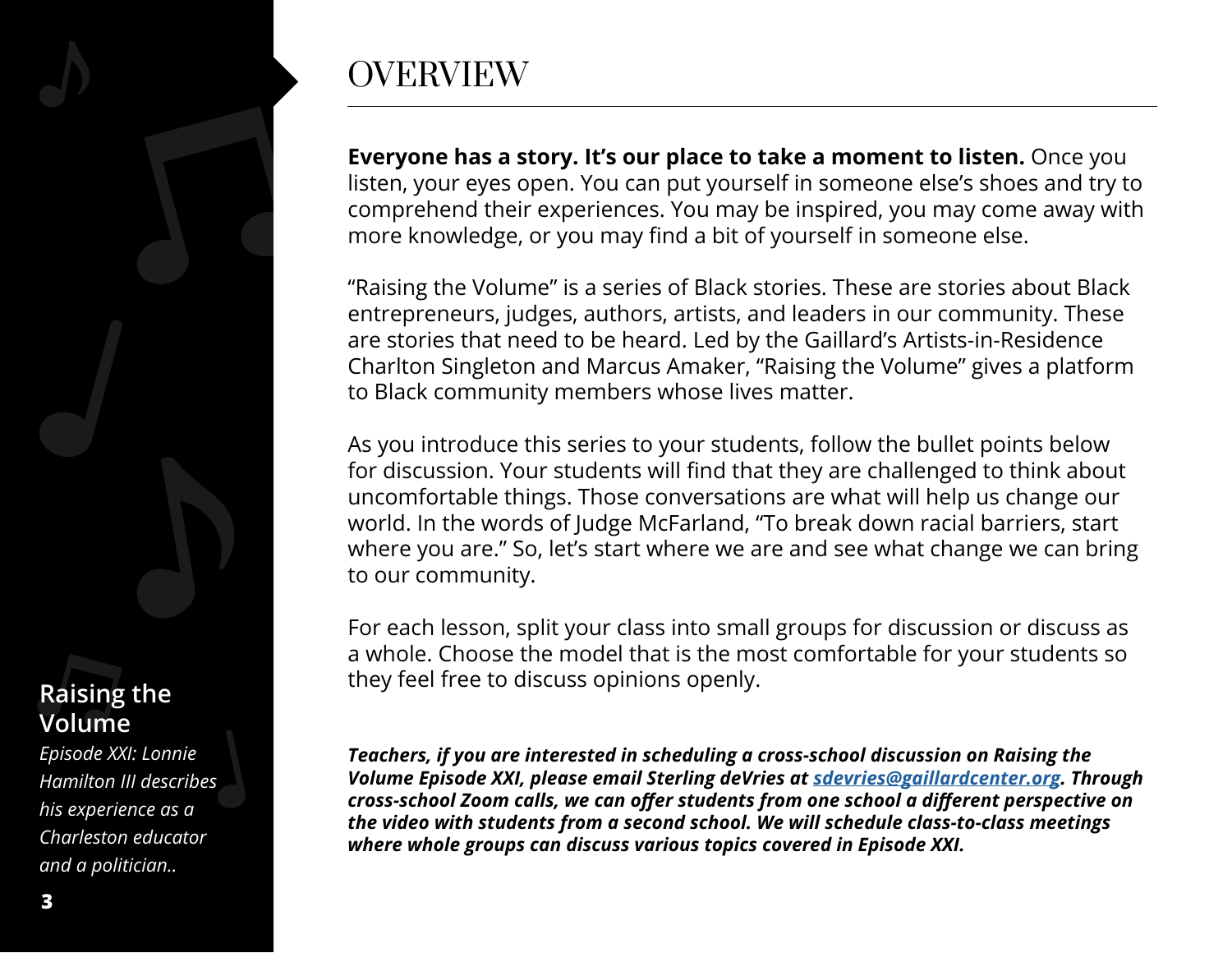

# EPISODE XXI

**CONTENT WARNING: This video and lesson plan include a racial slur that can be triggering.**



**(CLICK THE IMAGE TO WATCH EPISODE XXI)**

### **Raising the Volume**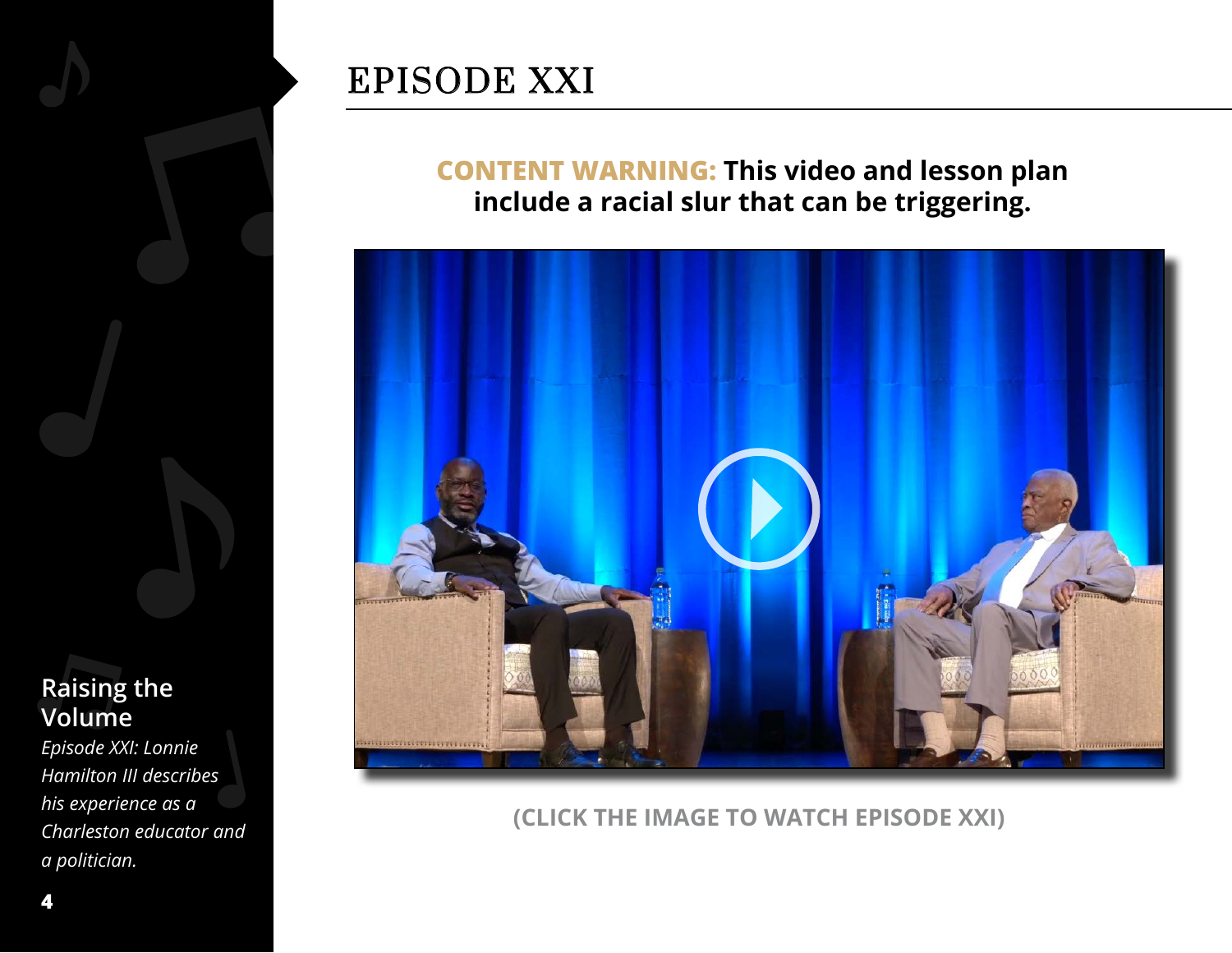

### **Raising the Volume**

*Episode XXI: Lonnie Hamilton III describes his experience as a Charleston educator and a politician.*

# LESSONS

Born in 1927, Mr. Hamilton grew up in Silver Hill (upper peninsula), Union Heights, and Six Mile (Mt. Pleasant). He attended Four Mile Elementary and Burke High School. In the early 1940s, Burke was the only high school in Charleston beyond the seventh grade for Black students, but it was for city residents only. In order for Mr. Hamilton to attend, he had to pretend to reside in the city of Charleston. He had to lie on his school forms in order to get an education past the seventh grade. **What are your thoughts about having to lie to go to school because it was not offered to you? What would you have done? Why were there no schools for Black students after seventh grade? (You will learn more about this later in the lesson). L[earn more](https://www.unionheightscc.org/home-alt)  [about Union Heights](https://www.unionheightscc.org/home-alt).**

Mr. Hamilton wanted to be a saxophone player; his grandfather bought him one as a Christmas gift, and he has played ever since. He was given the chance to play with the Jenkins Orphanage Band as a student at Burke. He traveled with the Jenkins Orphanage Band playing music and raising money for the orphanage. **[Learn more](http://www.jenkinsinstitute.org/index.php/our-history)  [about the Jenkins Orphanage Band](http://www.jenkinsinstitute.org/index.php/our-history)**. **Write down two details in regards to the Jenkins Orphanage Band and discuss with your group. Why do you think the band is considered legendary?**

Mr. Hamilton went to South Carolina State University on a scholarship to study music education and graduated in 1951. Following college, he served two years in the military as

part of the draft. When he returned from his service, he wanted to go on the road and play in a band. The registrar from his alma mater requested he try teaching for two years first. He moved to Union, South Carolina, and taught at Simms High School where he fell in love with teaching. After several years in Union, the principal at Bonds Wilson High School (formerly located on the grounds of the CCSD School of the Arts campus) offered him a position back home in Charleston. He accepted. He had to work with a budget of \$1300 to start a music program at Bonds Wilson. Mr. Hamilton said, "They didn't have money; Black people did not have money in those days." **In the 1950s, funding for public school was different for Black and white children. According to the National Park Service's article, "Separate but Equal? South Carolina's Fight Over School Segregation:"**

*During the era of segregation, South Carolina school districts viewed the education of African American students as unimportant. It was illegal for black and white children to attend school together and the state provided little education for African Americans past the tenth grade.*

*A survey of South Carolina's schools in the late 1940s showed that the state's school facility investment for white students totaled approximately \$221 per pupil. The school plans for African American students reflected an investment of \$45 per pupil.1* **[Read the NPS article here.](https://www.nps.gov/articles/separate-but-equal-south-carolina-s-fight-over-school-segregation-teaching-with-historic-places.htm)**

<sup>1. &</sup>quot;Separate But Equal? South Carolina's Fight Over School Segregation (Teaching With Historic Places)," National Parks Service, accessed January 28, 2022, [https://www.nps.gov/articles/separate-but-equal-south-carolina-s-fight-over-school](https://www.nps.gov/articles/separate-but-equal-south-carolina-s-fight-over-school-segregation-teaching-with-historic-places.htm)[segregation-teaching-with-historic-places.htm](https://www.nps.gov/articles/separate-but-equal-south-carolina-s-fight-over-school-segregation-teaching-with-historic-places.htm).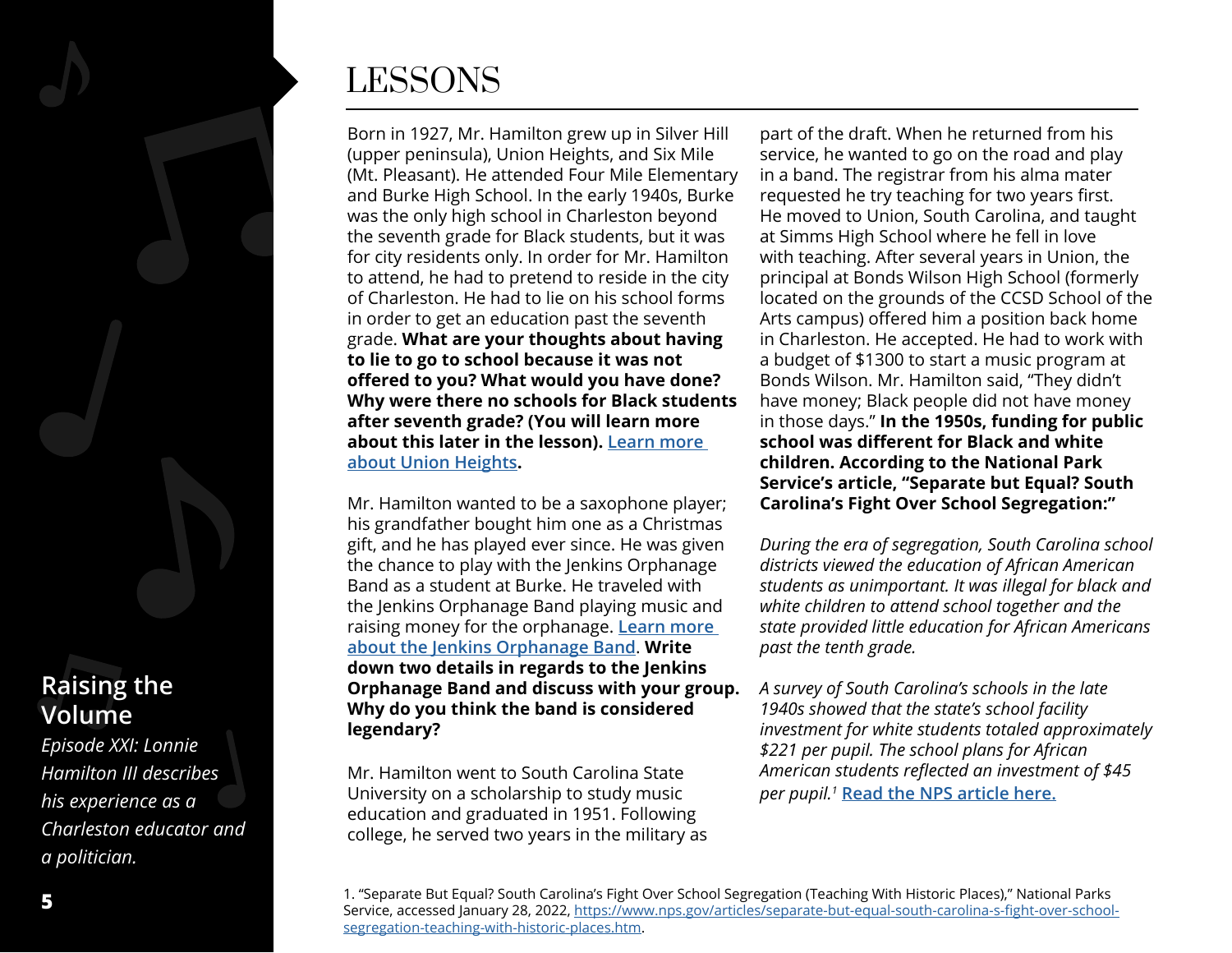

# LESSONS

**As you read through the article, note the three most shocking facts you learned and discuss with your group. In what year did South Carolina truly make education equal? Do you currently believe education is equal throughout the state?**

Mr. Hamilton found his way into politics because the kids in his band complained they were in a community with sewer running through an open ditch. His students asked him to go to a community meeting and stand up for them. The students raised \$23 for campaign money, and they supported and rallied behind Mr. Hamilton. In 1970, he was elected Charleston County Councilman.

Mr. Hamilton faced some issues when he ran for the Charleston County Council; the school board voted that he would lose his job if he ran for election. He shared it with an attorney who responded to the letter from the school board stating that they were infringing upon his civil rights. The school board then decided he could run. **Do you think it is a conflict of interest for a classroom teacher to be a political figure? Why or why not? Explain.**

In 1970, when Mr. Hamilton ran for election, 68% of those in Charleston were white, and he had to beat two white opponents. He

contributes his win to his white and Black school students; they supported him and told their parents to vote for him. He won and became the first African American elected as a County Councilman. He served for 24 years.

Mr. Hamilton recalls one interaction with a parent of a student: "'Hamilton,' he says, 'I don't like niggers, but I have never lied to my daughter, and I promised my daughter I'd vote for you.'" **Mr. Hamilton's students respected him so deeply that they helped him gain a seat on the County Council despite the challenges of race. It is hard to imagine a student's parent speaking to their child's teacher the way the man above did to Mr. Hamilton. When it comes to derogatory comments and people viewing one another differently, do you feel the world has changed since this event in the 1970s?** 

There is so much more to Mr. Hamilton's story. He truly made a difference in our community and inspired the 3,400 students he taught as a music educator. From classroom teacher, to band director, to the star of Lonnie Hamilton and the Diplomats Band, our community has changed because of him.

**[Read the Charleston City Paper article here.](https://charlestoncitypaper.com/lonnie-hamilton-iii-continues-to-build-his-legacy/)**

**[Click here to view the Lonnie Hamilton III papers.](https://avery.cofc.edu/archives/Hamilton_Lonnie.html)**

#### **Raising the Volume**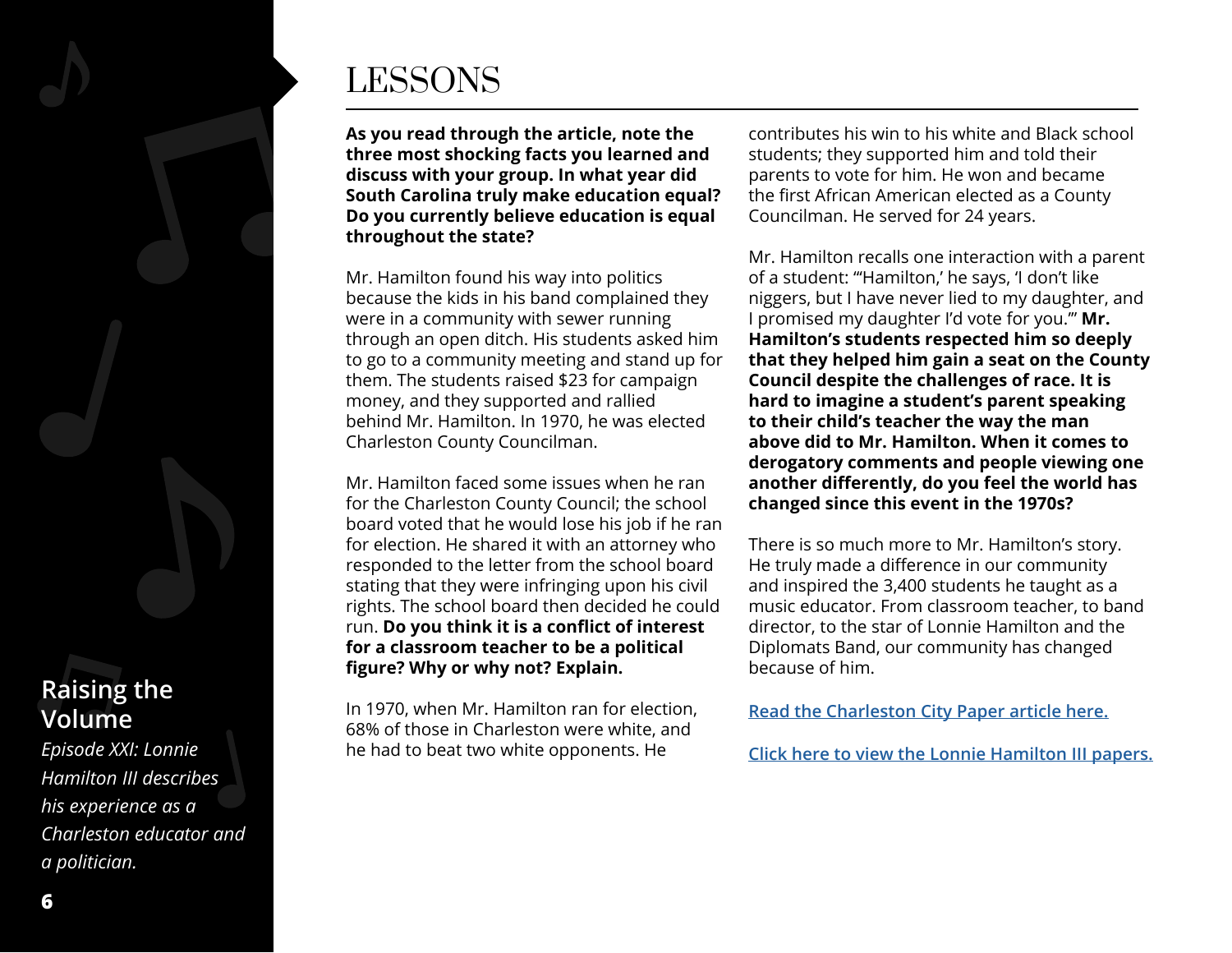### ABOUT LONNIE HAMILTON III



For more than fifty years, Mr. Lonnie Hamilton, III has dedicated his time and efforts to making Charleston a better place. Former educator, politician and professional musician, he is an alto saxophonist and clarinetist. After touring with the Jenkins Orphanage Bands (he was never a resident) during the mid-1940s, he played with his own band, Lonnie Hamilton and the Diplomats, the signature jazz band in Charleston for decades. Hamilton has been called a legend and the embodiment of Charleston's rich jazz legacy.

Before he went on to achieve distinction as an educator, celebrated public official and professional musician, Mr. Lonnie Hamilton, III faced humble beginnings. He attended Burke High School, which was the only high school in the area for African American students. Inspired by watching the Jenkins Orphanage Band parade down Spring Street to Broad Street on Saturday afternoons, Mr. Hamilton saw music as the key to his future success. After high school, Mr. Hamilton was offered a music scholarship to attend South Carolina state College in Orangeburg.

He played music throughout his time in College and went on to serve as the Band Director at Sims High School for two years before being invited to serve as Band Director at Bonds-Wilson High School – a position he held for 20 years.

Mr. Hamilton's Diplomats was the house band for a very popular jazz nightclub he owned on Charleston's North Market Street (it later moved to the 2nd floor of Henry's Restaurant) in the 1970's through the early 1990's. Mr. Hamilton performed in 2010 with the Charleston Jazz Initiative Legends Band and is also featured on its first CD recording.

His commitment to serving the Charleston community didn't stop with his music students. Mr. Hamilton served for more than 20 years as a Charleston County Council Member – elected in 1970 as the first African American in the County's history to hold such office, and serving twice as Charleston County Council Chair. "Poor people had few ways to get anything they needed and I was able to serve them," he said, noting his efforts to bring recycling to Charleston and a Triage Unit to the County Hospital during his tenure as some of his proudest achievements.

Today, the interchange of Interstate I-526 and I-26 bears his name, as does the Charleston County office building – Lonnie Hamilton, III Public Services Building. In 2003, his former students from Bonds-Wilson High School formed the charitable Lonnie Hamilton, III Foundation, which focuses on educational achievement.<sup>2</sup>

2. "Lonnie Hamilton III," Jenkins Institute, accessed February 3, 2022, [http://www.jenkinsinstitute.org/index.](http://www.jenkinsinstitute.org/index.php/11-band-articles/24-lonnie-hamilton-iii) [php/11-band-articles/24-lonnie-hamilton-iii.](http://www.jenkinsinstitute.org/index.php/11-band-articles/24-lonnie-hamilton-iii)

#### **Raising the Volume**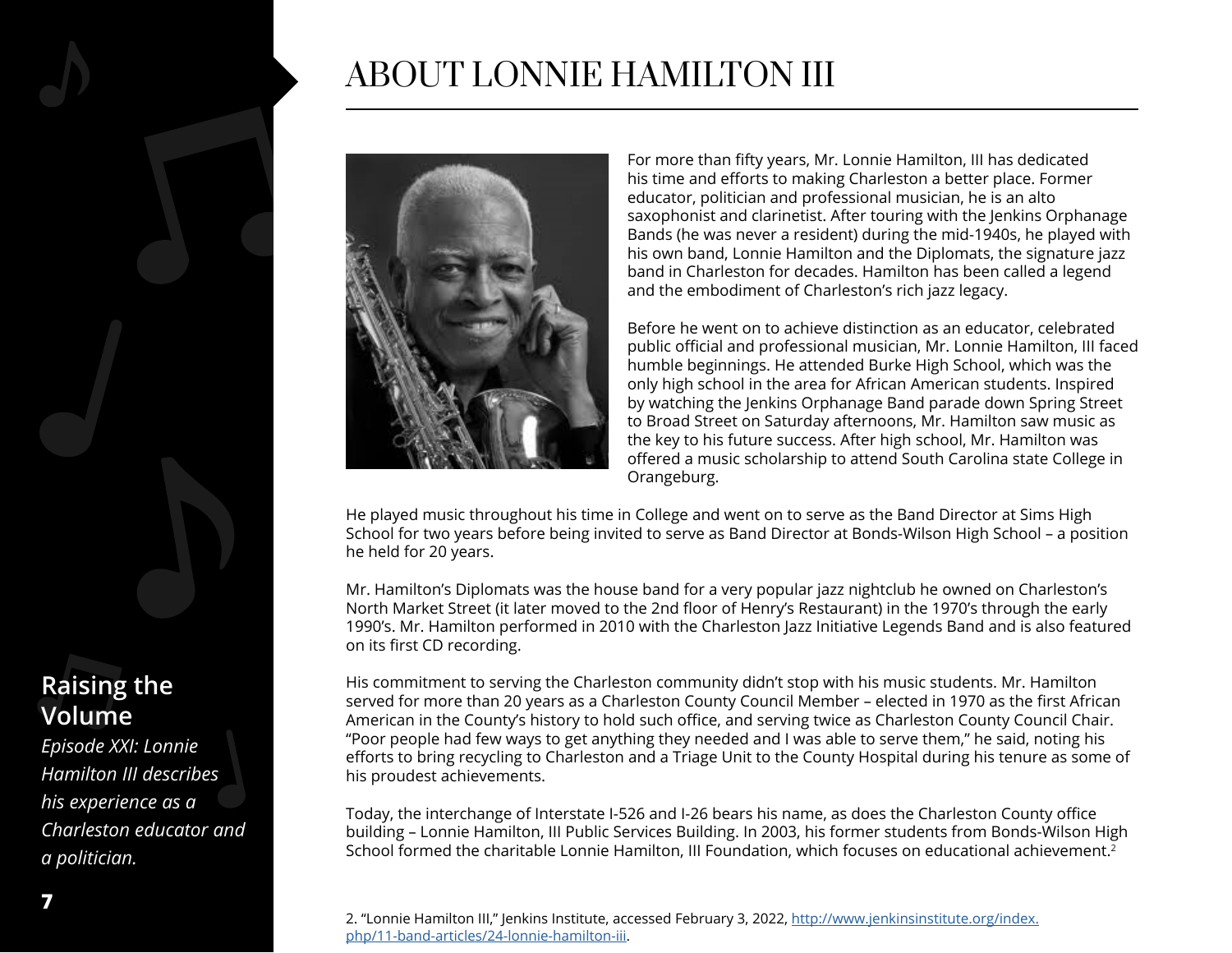### **Raising the Volume**

*Episode XXI: Lonnie Hamilton III describes his experience as a Charleston educator and a politician.*

# ABOUT CHARLTON SINGLETON



A native of Awendaw, SC, Charlton Singleton began his musical studies at the age of three on the piano. He would then go on to study the organ, violin, cello, and the trumpet throughout elementary, middle, and high school. In 1994, he received a Bachelor of Arts in Music Performance from South Carolina State University. Since that time, he has taught music at the elementary, middle, and high school levels, as well as being an adjunct faculty member at the College of Charleston. In 2008 he co-founded and became the Artistic Director and Conductor of the Charleston Jazz Orchestra; an 18-piece jazz ensemble of some of the finest professional musicians in the Southeast and the resident big band in Charleston, SC. Mr. Singleton is also the organist and choir director at St. Patrick Catholic Church in Charleston, SC. In November of 2016 he was named the inaugural Artist in Residence at the recently renovated Gaillard Center in downtown Charleston. He remained in this position until July 2019; at that point he was named Artist in Residence Emeritus. In this position he continues to lead the Summer Youth Jazz Orchestra Camp as well as lead the "Jazz Through the Ages" assembly, which attracts a capacity crowd of students at the Gaillard Center.

As a performer, Charlton leads his own ensembles that vary in size and style. He has performed in France, Great Britain, Scotland, Spain, Germany, Austria, Italy, Switzerland, Norway, Canada, The Netherlands, as well as many great cities throughout the United States. He is a founding member of an ensemble called Ranky Tanky. The group is a quintet that interprets the sounds of Gullah from the Southeast Coast of the United States. In 2017, Ranky Tanky reached the top of the Billboard, iTunes, and Amazon Contemporary Jazz charts with their self-titled debut recording. In 2019, they accomplished the same feat with the release of their sophomore effort, "Good Time", which recently won the 2019 Grammy Award for "Best Regional Roots Album". Ranky Tanky was also recognized and honored with a resolution by the South Carolina House of Representatives for their achievements in the music industry. In 2021, Charlton was the recipient of the SC Governor's Award, which honors arts organizations, patrons, artists, members of the business community, and government entities who maximize their roles as innovators, supporters, and advocates for the arts. It is the highest individual honor for the arts in the state of South Carolina.

In addition to performing, he is in demand as a speaker, clinician, composer, and arranger. He has also shared the stage with and/or worked with some of the most talented entertainers in the world, including Bobby McFerrin, Ruby Dee, Jimmy Heath, Slide Hampton, Houston Person, Darius Rucker, Fred Wesley, and Cyrus Chestnut to name a few. Outside of music and entertainment, he, and his wife, MaryJo, are the proud parents of Shalamar, D'Marcus, and K'Leb, as well as their pets...Sassy, Jango, MoJo, Pumpkin, and Ginger.